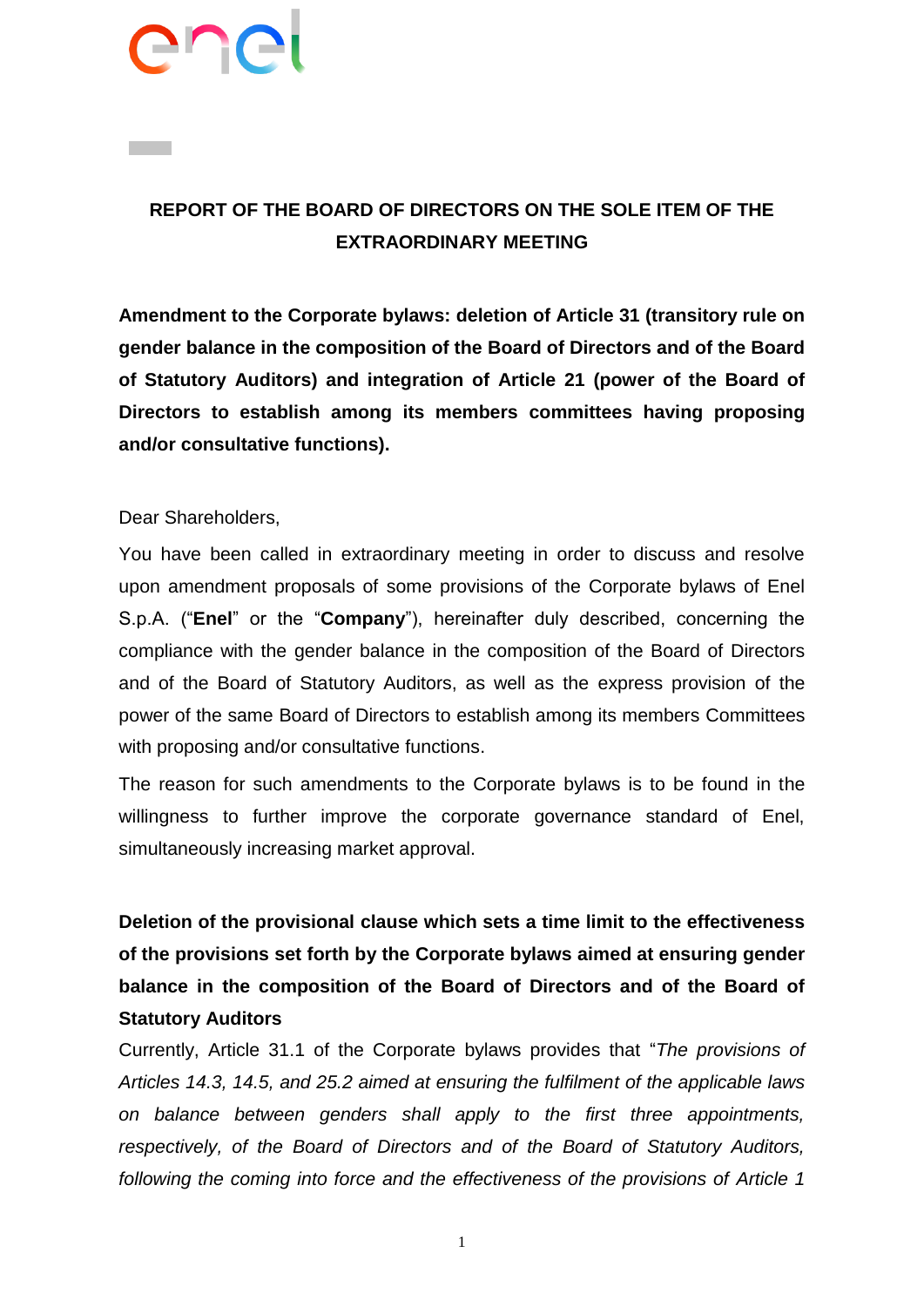*of Law July 12, 2011, No. 120, published on the Official Gazette No. 174 of July 28, 2011*".

Such provision was introduced by the Extraordinary Shareholders' Meeting of Enel held on April 30, 2012, on the occasion of the adjustment of the Corporate bylaws to the provisions introduced by the Law No. 120 of July 12, 2011 (the so-called "Golfo-Mosca"), concerning "*Amendments to the Consolidated Financial Act pursuant to Legislative Decree No. 58 of February 24, 1998 concerning the equality of access to the administrative and supervisory bodies of the companies listed in regulated markets*".

In particular, in the implementation of the provisions of Articles 147-*ter*, paragraph 1-*ter*, and 148, paragraph 1-*bis*, of Legislative Decree No. 58 of February 24, 1998 ("**Consolidated Financial Act**") as well as of Article 2 of the above-mentioned Law "Golfo-Mosca", it was provided that the provisions introduced by the same Shareholders' meeting held on April 30, 2012 under Article 14 and 25 of the Corporate bylaws shall be applicable only to "*three consecutive offices*" following the coming into force and the effectiveness of the provisions of the same Law "Golfo-Mosca".

Therefore, the provisions under Articles 14 and 25 of the Corporate bylaws on gender balance applied, until today, to the appointment:

- of the Board of Directors on May 22, 2014 (first implementation) and on May 4, 2017 (second implementation); and
- of the Board of Statutory Auditors on April 30, 2013 (first implementation) and of May 26, 2016 (second implementation).

Thereby, pursuant to the law and the Corporate bylaws, the above-mentioned provisions of the Corporate by-laws on gender balance would apply, for the third and last time, to the next appointment of the Board of Directors and of the Board of Statutory Auditors, after which they would automatically cease to be effective.

Therefore, the proposed elimination of Article 31.1 of the Corporate bylaws aims at repealing the provisional clause provided therein, thus making the principle of gender balance permanently applicable to the composition of the Board of Directors and of the Board of Statutory Auditors of Enel.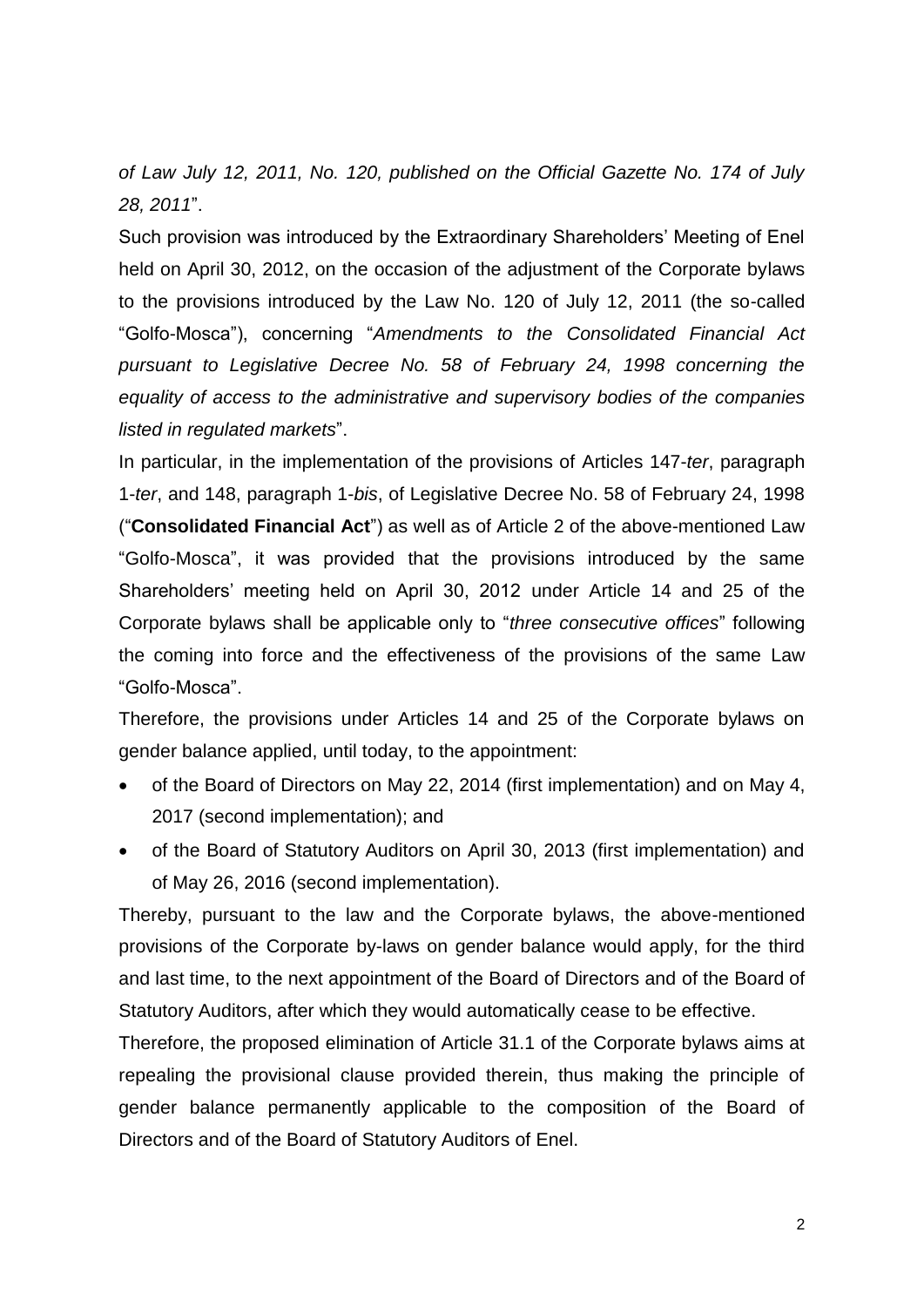Such proposal is consistent with the principles contained in the "Diversity Policy of the Board of Directors of Enel S.p.A." and in the "Diversity Policy of the Board of Statutory Auditors of Enel S.p.A." (together, the "**Diversity Policies**"), approved pursuant to Article 123-*bis*, paragraph 2, letter d-*bis*), of the Consolidated Financial Act, respectively, by the Board of Directors on January 18, 2018 and by the Board of Statutory Auditors on January 29, 2018; this indeed because it aims at ensuring gender balance in the composition of the corporate bodies of Enel also after that the Italian law provisions on gender balance will cease to be in force.

Therefore, the proposed elimination of Article 31.1 of the Corporate bylaws ultimately allows to:

- acknowledge in the Corporate bylaws the principles contained in the Diversity Policies, ensuring that the provisions on gender balance currently provided under Article 14 (for the Board of Directors) and under Article 25 (for the Board of Statutory Auditors) of the same Corporate bylaws are applicable also after the period of "*three consecutive offices*" provided for by the law;
- adjust the contents of the Corporate bylaws of Enel to the international best practices, taking into account that several European legal systems have approved measures aimed at ensuring gender balance in the composition of corporate bodies of listed companies without providing for any time limit for the relevant implementation (the so-called "*sunset clause*").

Please note that the deletion of Article 31.1 also allows to repeal the following Article 31.2 of the Corporate bylaws, which was introduced in order to govern the effectiveness of the application of the provisions under Article 25.1 of the Corporate bylaws concerning the number of members of the Board of Statutory Auditors, which however is non-effective starting from the first appointment of the same Board of Statutory Auditors occurred (on April 30, 2013) following the coming into force and the effectiveness of the provisions of the Law "Golfo-Mosca".

The proposed amendments to Article 31 of the Corporate bylaws are set forth here below, with the indication of the current wording of the Corporate Bylaws.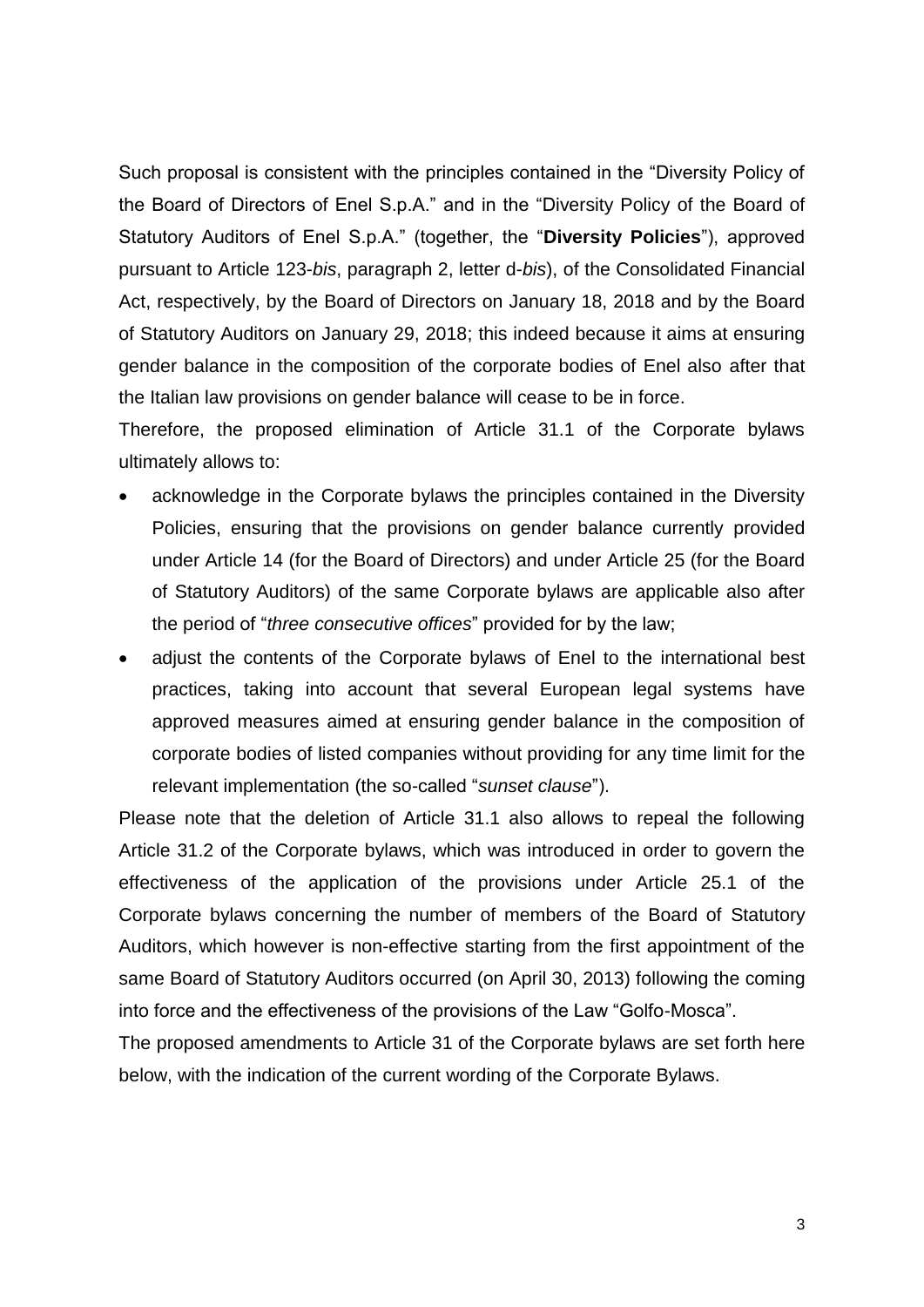**Article 31**

| <b>Current wording</b> |                                                                                                                                                                                                                                                                                                                                                                                                                                                                                                                                                                                                                                        |      | <b>Proposed wording</b> |  |
|------------------------|----------------------------------------------------------------------------------------------------------------------------------------------------------------------------------------------------------------------------------------------------------------------------------------------------------------------------------------------------------------------------------------------------------------------------------------------------------------------------------------------------------------------------------------------------------------------------------------------------------------------------------------|------|-------------------------|--|
|                        | 31.1 The provisions of articles 14.3, 14.5, and<br>25.2 aimed at ensuring the fulfilment of<br>the applicable laws on balance between<br>genders shall apply to the first three<br>appointments, respectively, of the Board<br>of Directors and of the Board of Statutory<br>Auditors, following the coming into force<br>and the effectiveness of the provisions of<br>article 1 of Law July 12, 2011, No. 120,<br>published on the Official Gazette No. 174<br>of July 28, 2011.                                                                                                                                                     | 31.1 | (Repealed)              |  |
| from                   | 31.2 The composition of the Board of Statutory<br>Auditors indicated under article 25.1,<br>which is characterized by the presence of<br>three regular Statutory Auditors and three<br>alternate Statutory Auditors, shall apply<br>the first appointment of the<br>supervisory board following the coming<br>into force and the effectiveness of the<br>provisions of article 1 of Law July 12,<br>2011, No. 120, published on the Official<br>Gazette No. 174 of July 28, 2011. Until<br>such moment, the Board of Statutory<br>Auditors is composed by three regular<br>Statutory Auditors and two alternate<br>Statutory Auditors. | 31.2 | (Repealed)              |  |

**\* \* \* \* \***

## **Power of the Board of Directors to establish among its members committees having proposing and/or consultative functions**

The second proposed amendment concerns Article 21 of the Corporate bylaws, within which it is intended to acknowledge and clarify – consistently with the established practice adopted by Enel since the listing of its shares on the Stock Exchange – the power of the Board of Directors to establish among its members Committees with proposing and/or consultative functions, as well as to adopt the relevant organizational procedures regulating their composition, their duties, the rules for carrying out of the meetings, appointing the relevant members and establishing their remuneration.

It is also provided to clarify that the Board of Directors shall consider whether to establish such Committees taking into account the need to ensure that the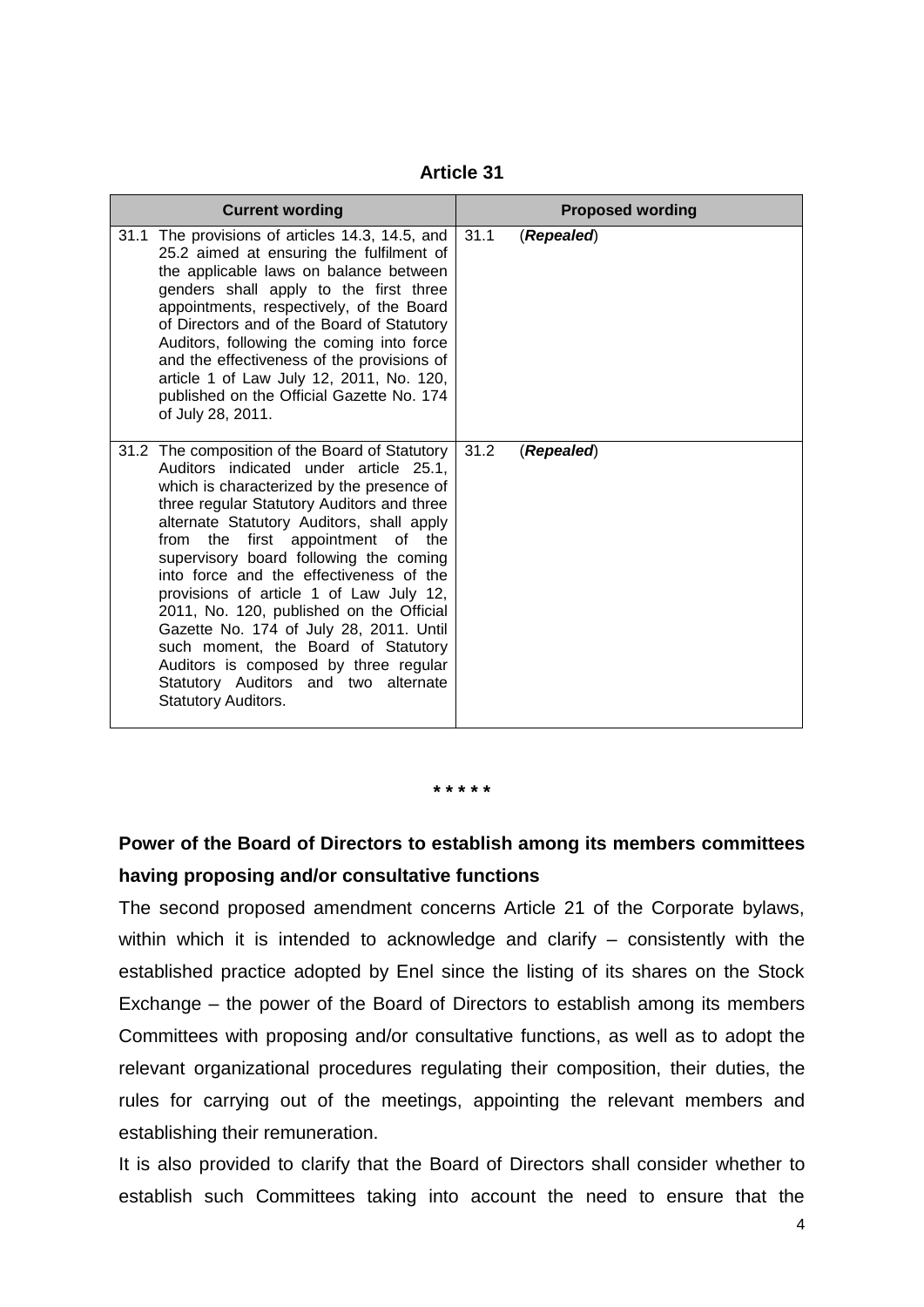corporate governance system of Enel is compliant with the applicable laws, with the recommendations set forth in the codes of conduct on corporate governance promoted by the management companies of regulated markets or by trade associations, adopted by the Company, as well as to the best national and international practices.

The proposed amendments to Article 21 of the Corporate Bylaws are set forth here below, with the indication of the current wording of the Corporate Bylaws.

| <b>Current wording</b>                                                                                                                                                                                                                                                                                                                                                                                                                   |      | <b>Proposed wording</b>                                                                                                                                                                                                                                                                                                                                                                                                                                                                                                                                                                                                                                                                                                                                                                                                                               |
|------------------------------------------------------------------------------------------------------------------------------------------------------------------------------------------------------------------------------------------------------------------------------------------------------------------------------------------------------------------------------------------------------------------------------------------|------|-------------------------------------------------------------------------------------------------------------------------------------------------------------------------------------------------------------------------------------------------------------------------------------------------------------------------------------------------------------------------------------------------------------------------------------------------------------------------------------------------------------------------------------------------------------------------------------------------------------------------------------------------------------------------------------------------------------------------------------------------------------------------------------------------------------------------------------------------------|
| 21.1 Within the limits set forth in section 2381<br>of the Civil Code, the Board of Directors<br>may delegate powers to one of its<br>members, determining the content, the<br>limits and any procedures of exercise of<br>the delegation. Upon proposal by the<br>Chairman and in agreement with the<br>Chief Executive Officer, the Board may<br>delegate powers to others among its<br>members for single acts or classes of<br>acts. | 21.1 | (Unchanged)                                                                                                                                                                                                                                                                                                                                                                                                                                                                                                                                                                                                                                                                                                                                                                                                                                           |
| 21.2 Within the limits of the authority conferred<br>on him, the Chief Executive Officer shall<br>have the power to delegate single acts or<br>classes of acts to employees of the<br>Company or to third parties, authorizing<br>sub-delegation.                                                                                                                                                                                        | 21.2 | (Unchanged)                                                                                                                                                                                                                                                                                                                                                                                                                                                                                                                                                                                                                                                                                                                                                                                                                                           |
|                                                                                                                                                                                                                                                                                                                                                                                                                                          |      | 21.3 The Board of Directors<br>may also<br>establish<br>its<br>members<br>among<br>committees with proposing and/or<br>consultative functions, adopting the<br>relevant organizational procedures<br>regulating their composition, their<br>duties and the rules for the carrying<br>out of the meetings.<br>When assessing the opportunity to<br>establish such committees, the Board<br>of Directors, appointing the relevant<br>determining<br>members<br>and<br>their<br>remuneration, shall take into account<br>the need to ensure that the corporate<br>system<br><b>Enel</b><br>governance<br>οf<br>is<br>compliant with the applicable laws,<br>with the recommendations set forth in<br>the codes of conduct on corporate<br>governance,<br>promoted<br>bv<br>the<br>management companies of regulated<br>markets or by trade associations, |

### **Article 21**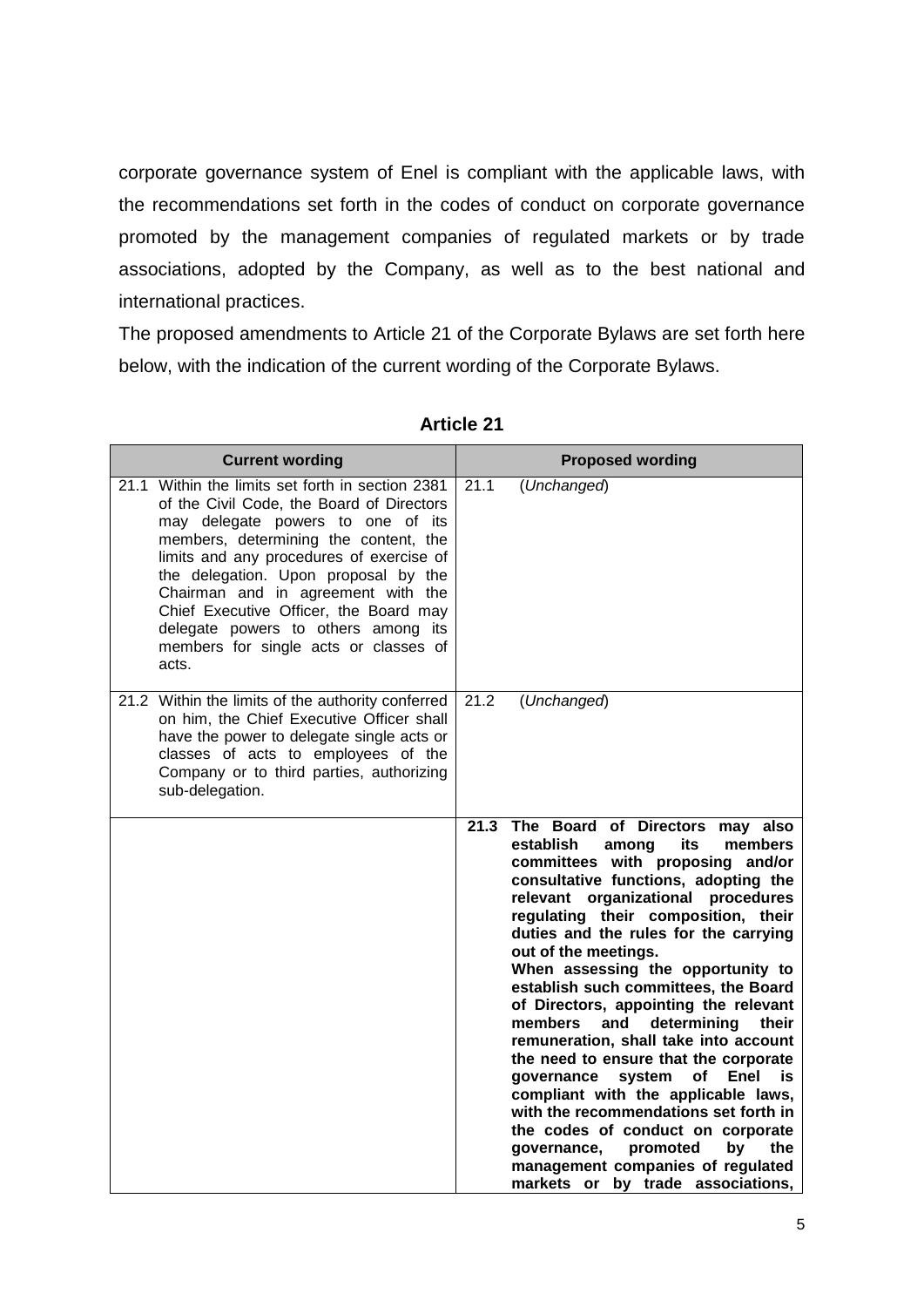| adopted by the Company, as well as     |
|----------------------------------------|
| national<br>best<br>the<br>with<br>and |
| international practices.               |
|                                        |

#### **\* \* \* \* \***

Please note that the proposed amendments to the Corporate bylaws do not trigger a right of withdrawal in favor of the Shareholders who do not contribute to the approval of the resolution, as they do not fall into any of the cases set forth under section 2437 of the Italian Civil Code.

Please also note that the votes on such amendments will be casted severally, so as to allow the Shareholders to differentiate their vote on each issue, consistently with the most advanced practices on corporate governance.

#### **\* \* \* \* \***

In light of the above, we therefore submit to Your approval the following

#### **Agenda**

The Shareholders Meeting of Enel S.p.A., having examined the explanatory report of the Board of Directors,

#### **resolves**

- to approve the proposed deletion of the entire Article 31 of the Corporate bylaws, containing the provisional clause which sets a time limit to the effectiveness of the provisions set forth by the Corporate bylaws aimed at ensuring gender balance in the composition of the Board of Directors and of the Board of Statutory Auditors;
- to approve the proposed integration of Article 21 of the Corporate bylaws introducing Article 21.3, aimed at clarifying the power of the Board of Directors to establish among its members Committees with proposing and/or consultative functions, as follows:
	- "*The Board of Directors may also establish among its members committees*  with proposing and/or consultative functions, adopting the relevant *organizational procedures regulating their composition, their duties and the rules for the carrying out of the meetings.*